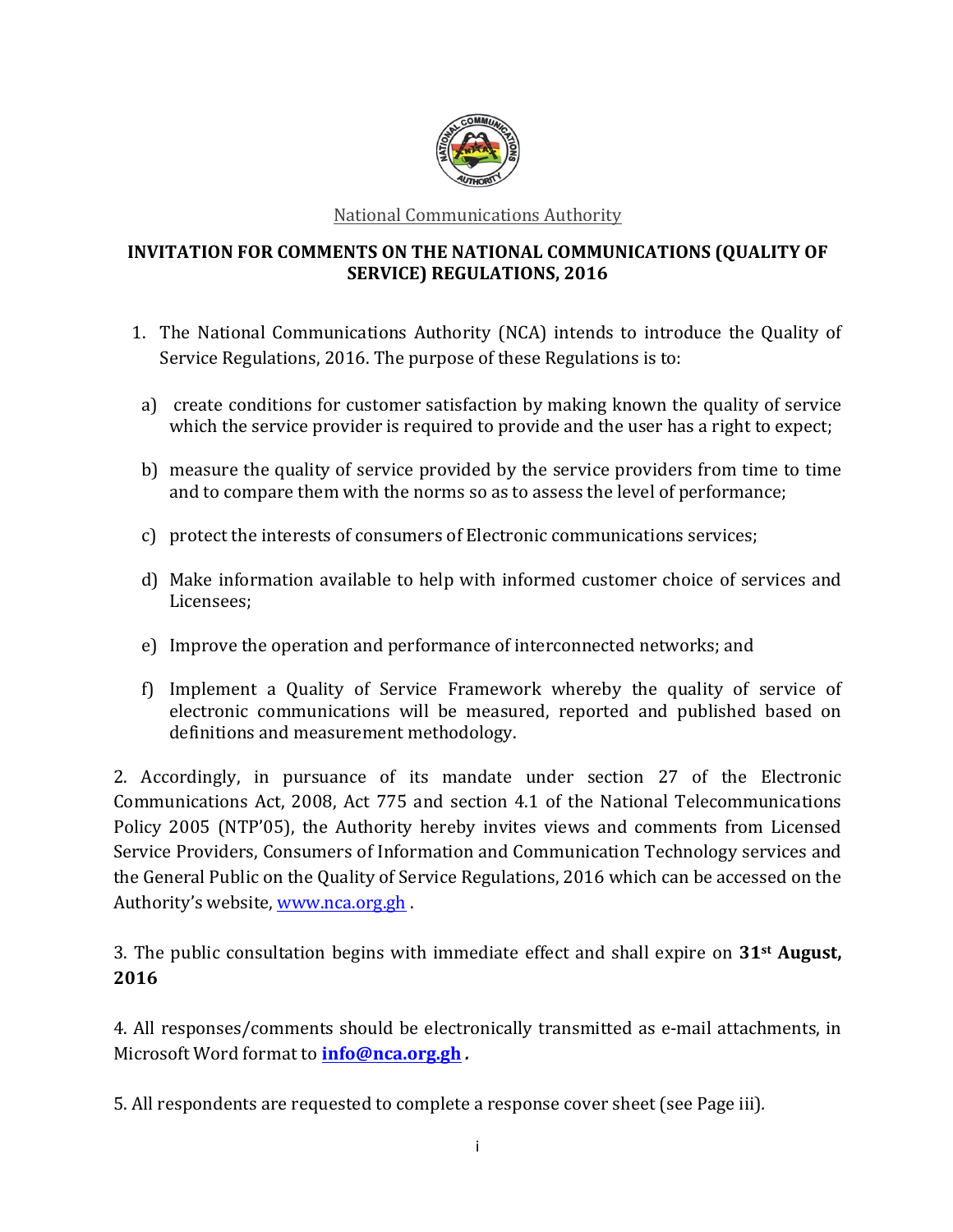6. It would be helpful if your response could include comments on the sections of the document you agree/disagree with.

#### **Confidentiality**

7. In furtherance of transparency and openness, the Authority shall consider all responses as non-confidential; accordingly all submissions shall be published on our website, **www.nca.org.gh**, on receipt.

8. Please note that copyright and all other intellectual property in responses shall be assumed to be licensed to NCA to be used to meet its legal requirements.

**Issued by the Director General June, 2016**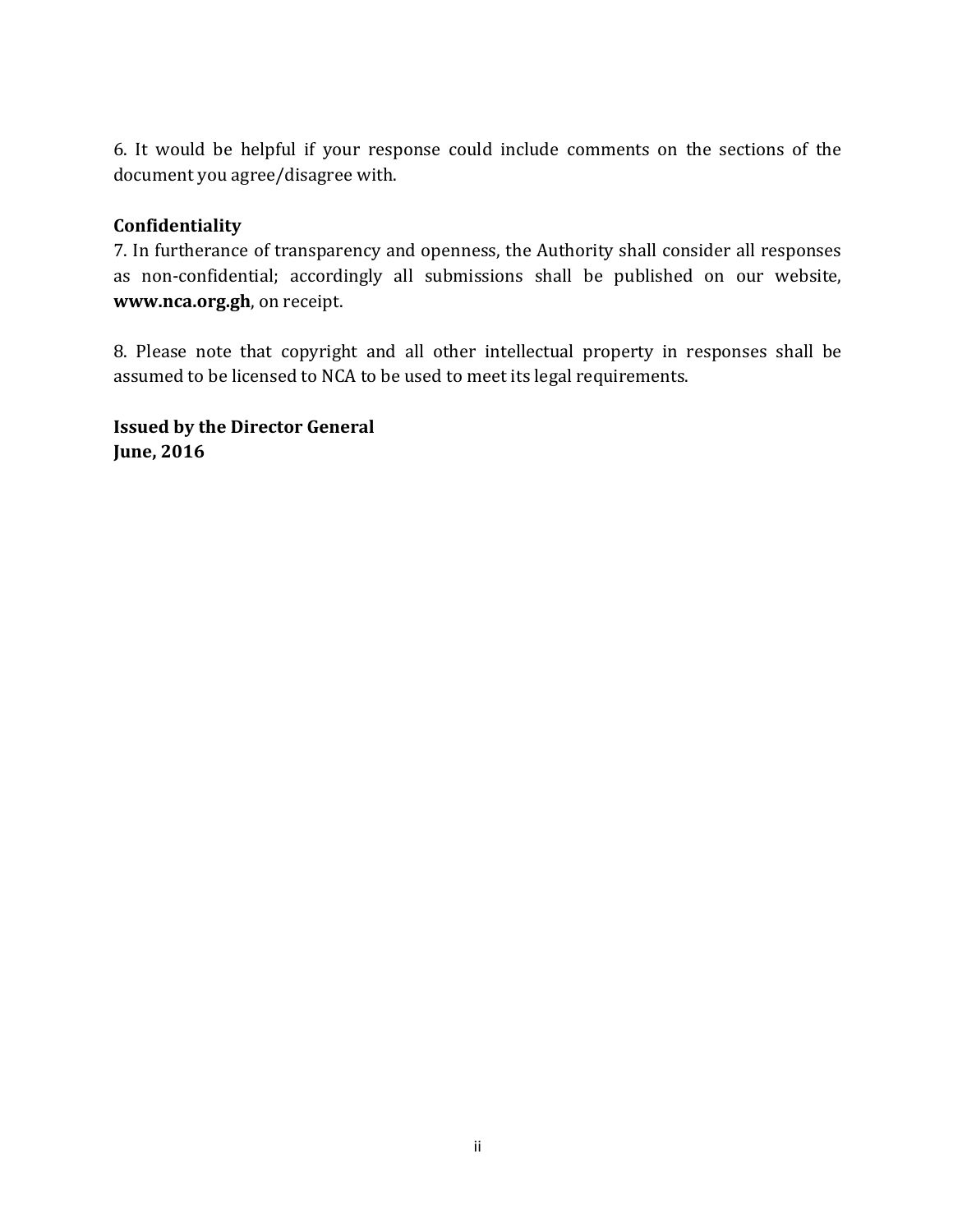# **COVER SHEET FOR RESPONSE TO NCA PUBLIC CONSULTATION ON THE NATIONAL COMMUNICATIONS (OUALITY OF SERVICE) REGULATIONS, 2016**

## **BASIC DETAILS**

Name of respondent:

Representing (self or organisation/s):

Address: 

# **DECLARATION**

I confirm that the correspondence supplied with this cover sheet is a formal consultation response. It can be published in full on NCA's website, and I authorise NCA to make use of the information in this response to meet its legal requirements. If I have sent my response by email, NCA can disregard any standard e-mail text about not disclosing email contents and attachments.

Name : Signed (if hard copy)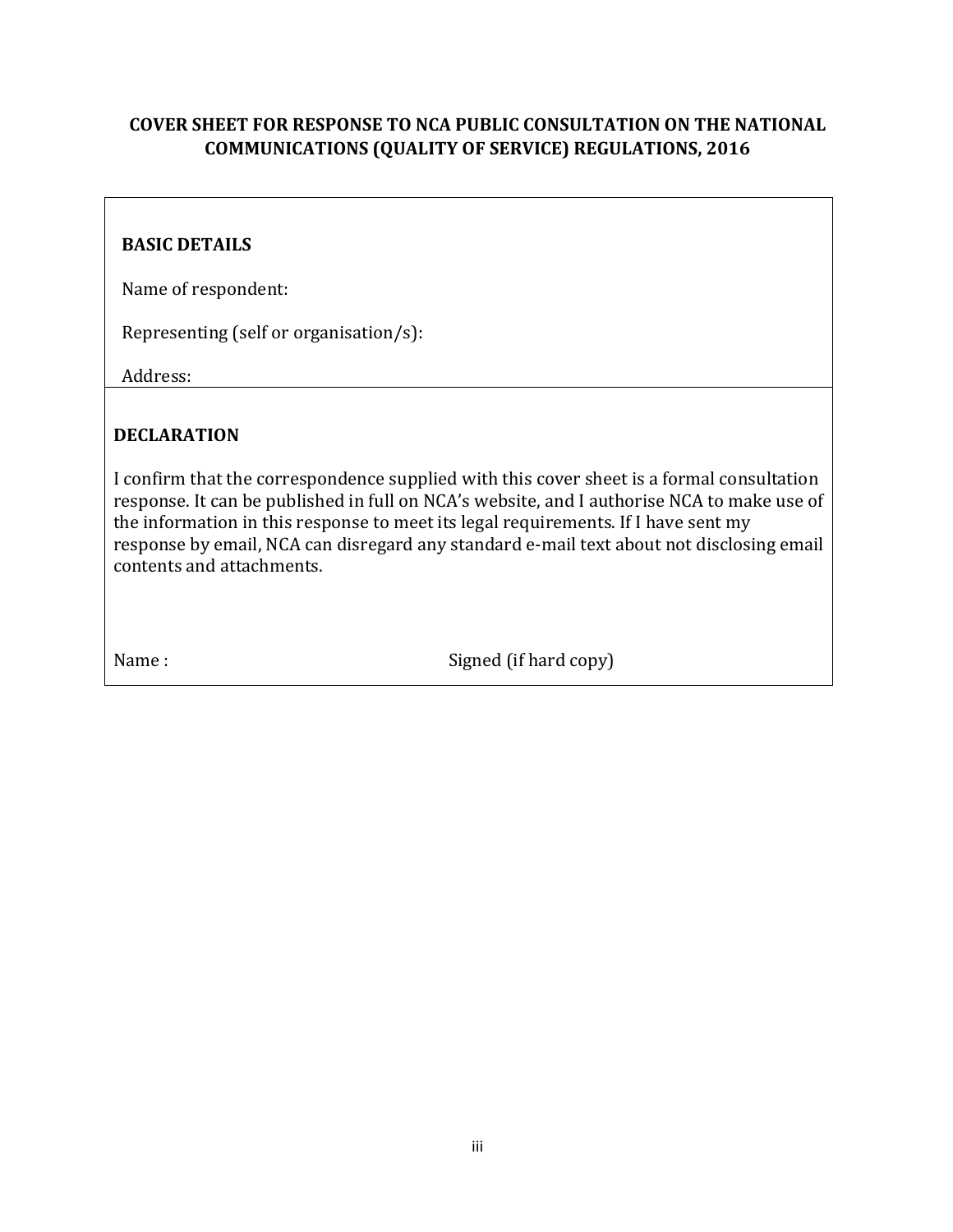# **FORMAT FOR COMMENTING ON THE DOCUMENT**

| Chapter<br><b>Number</b> | <b>Section</b><br><b>Number</b> | <b>Heading</b> | <b>Comment</b> | Suggestion /<br>Proposed<br><b>Amendment</b> |
|--------------------------|---------------------------------|----------------|----------------|----------------------------------------------|
|                          |                                 |                |                |                                              |
|                          |                                 |                |                |                                              |
|                          |                                 |                |                |                                              |
|                          |                                 |                |                |                                              |
|                          |                                 |                |                |                                              |
|                          |                                 |                |                |                                              |
|                          |                                 |                |                |                                              |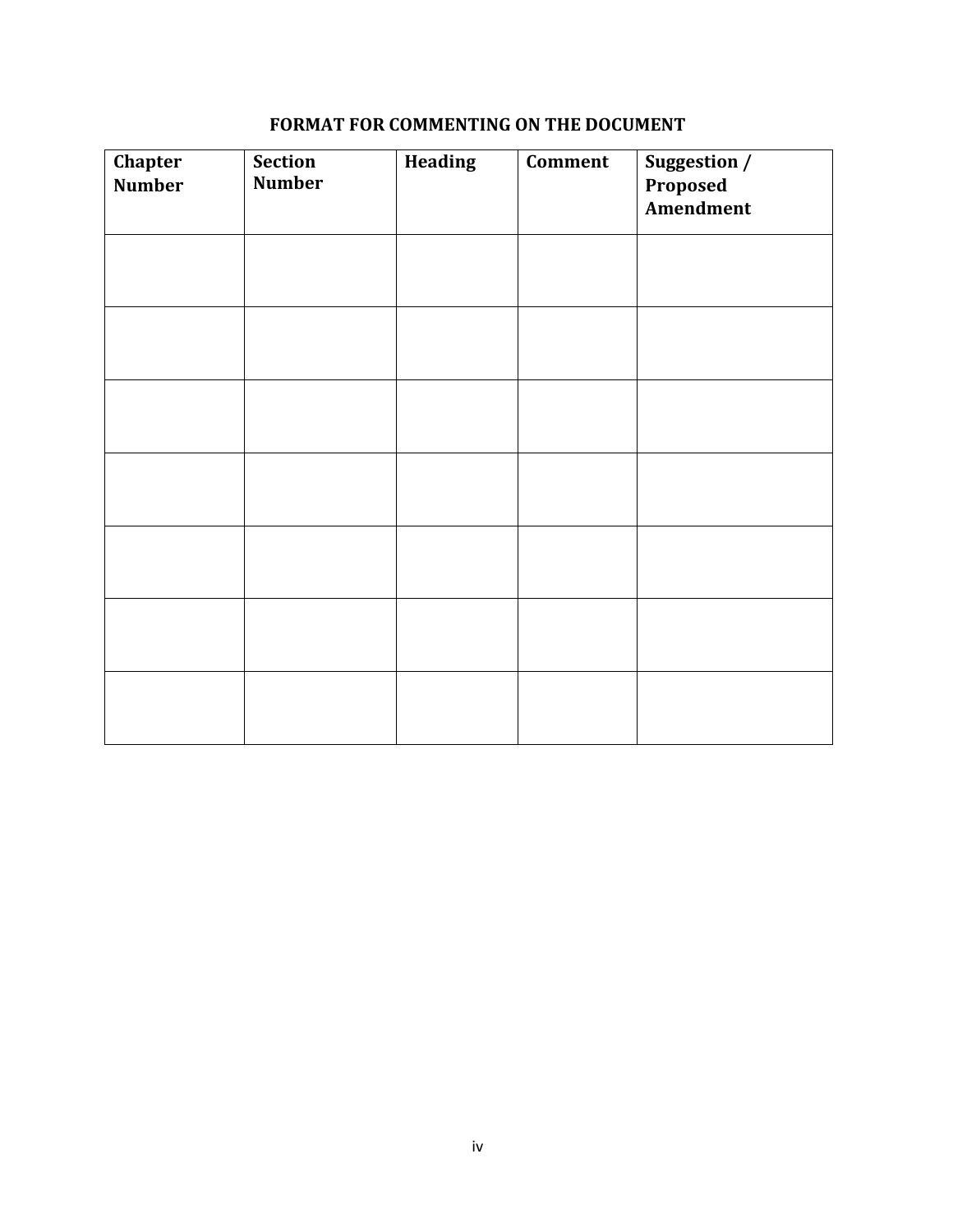**Contents** 

1 Introduction

2 Definitions in this Document

3 Applications of Regulations

4 Regulations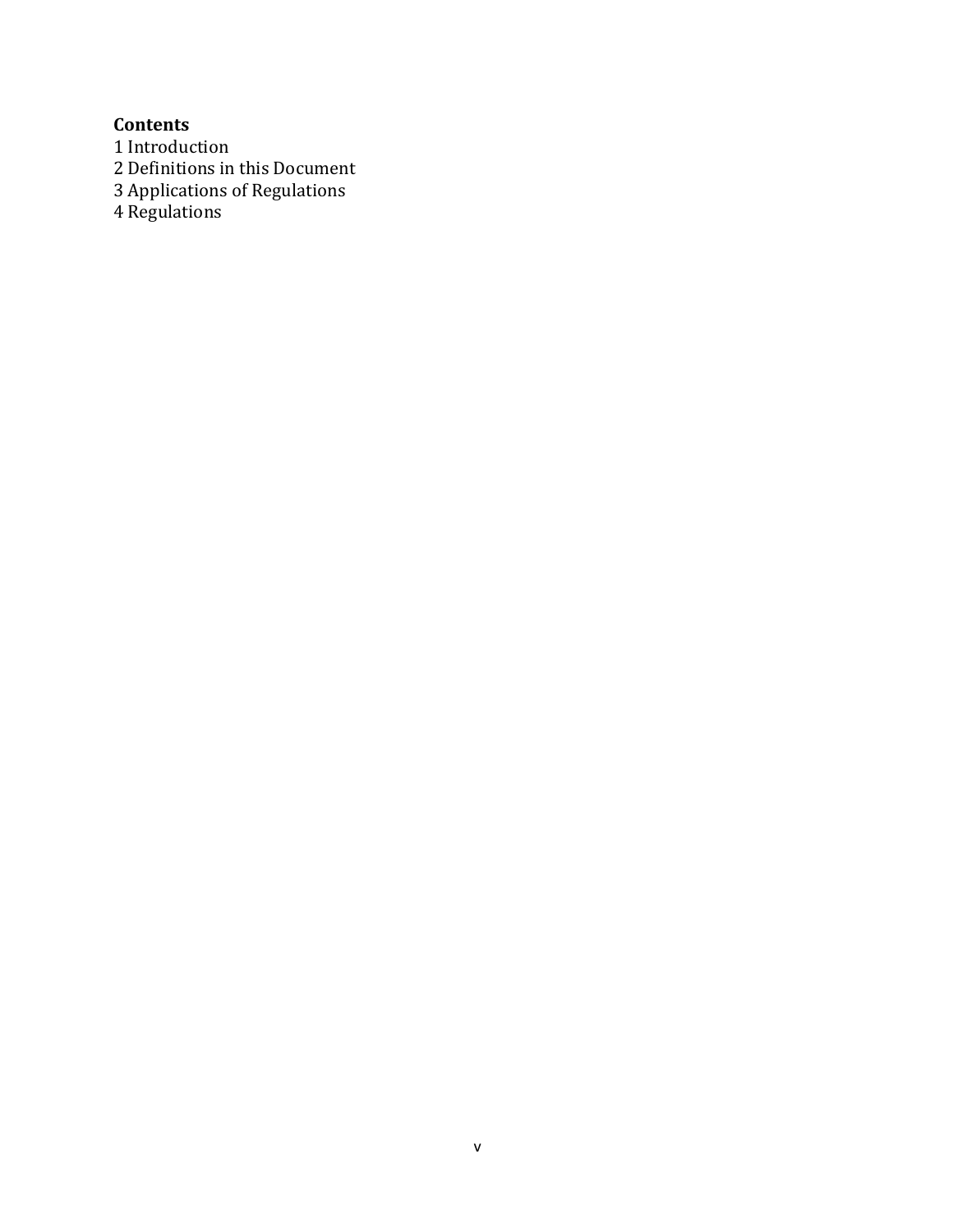# **Introduction**

The National Communications Authority (hereinafter referred to as "the Authority") was established by the National Communications Authority Act, 2008 (Act 769) to license and regulate communications services in Ghana.

In exercise of the power conferred on the Minister responsible for electronic communications by Section 97 of the Electronic Communications Act, 2008 (Act 775) and acting on the advice of the Authority, the QoS Regulations are being made. The purpose of these Regulations is to:

- i. create conditions for customer satisfaction by making known the quality of service which the service provider is required to provide and the user has a right to expect;
- ii. measure the quality of service provided by the service providers from time to time and to compare them with the norms so as to assess the level of performance;
- iii. protect the interests of consumers of Electronic communications services;
- iv. Make information available to help with informed customer choice of services and Licensees;
- v. Improve the operation and performance of interconnected networks; and
- vi. Implement a Quality of Service Framework whereby the quality of service of electronic communications will be measured, reported and published based on definitions and measurement methodology.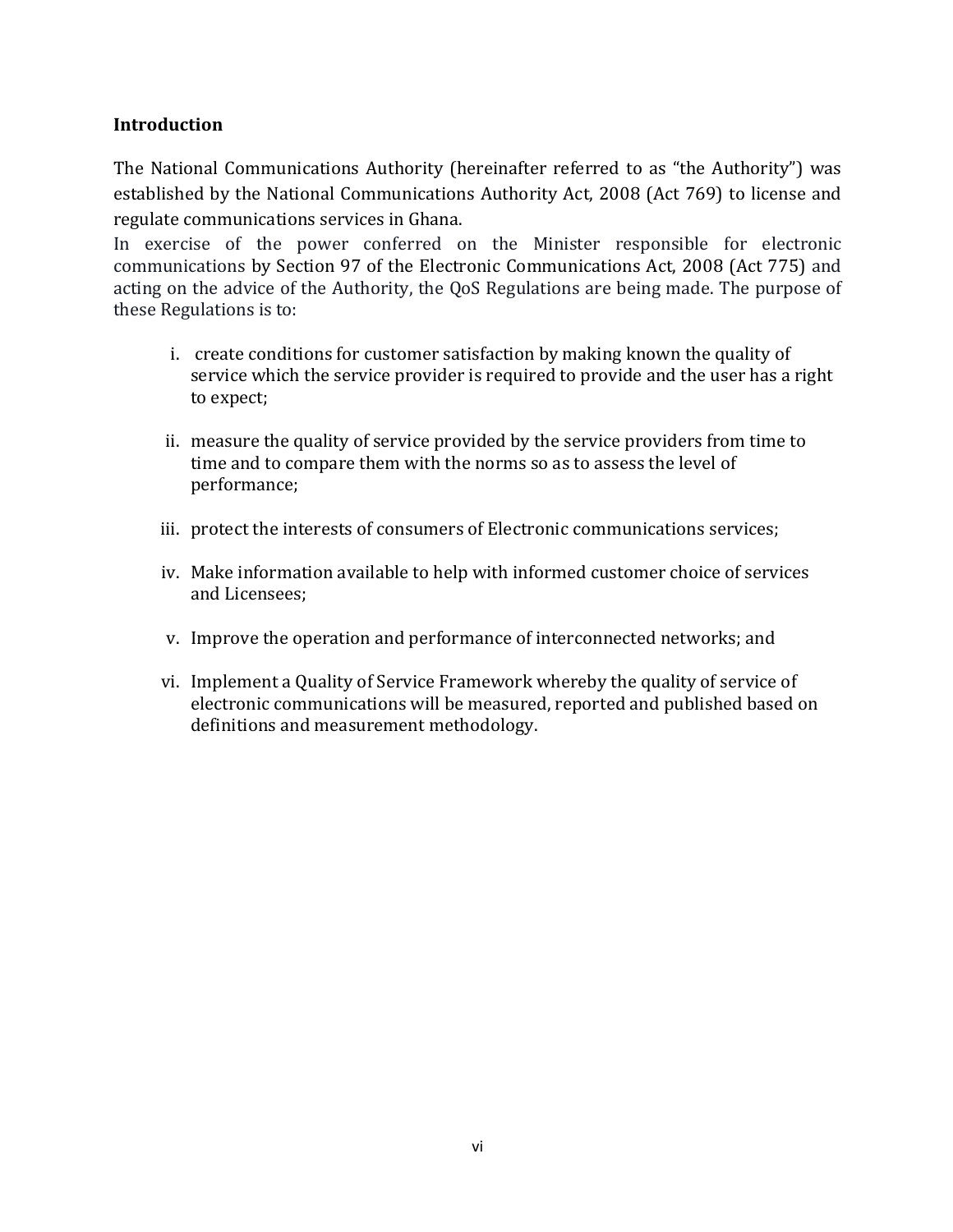#### **Definitions**

In these Regulations, unless the context requires otherwise-

"Act" means the National Communications Authority Act 2008, Act 769;

"**Authority**" means the National Communications Authority established by the National Communications Authority Act 2008, Act 769;

"Basic Telephone Service" covers collection, carriage, transmission and delivery of voice messages over licensee's Public Switched Telephone Network in licensed service area and includes provision of all types of services except those requiring a separate licence;

"Busy Hour" means the one hour period each day for which the average traffic of the resource group concerned is greatest over the days under consideration;

"Call Connection Success Rate" means the number of successfully connected calls to the number of call attempts;

"**Call Drop Rate**" means the percentage of calls which, once they have been correctly established and therefore have an assigned traffic channel, are interrupted prior to their normal completion by the user, the cause of the early termination being within the operator's network;

"**Cellular Mobile Services**" means services derived from a Public Land Mobile Network;

"**Downtime**" means the sum of all the time during reporting period when the fault exists on the service;

"**Electronic Communication Services**" means transmission and provision of information by wire, radio waves, optical media or other electromagnetic systems, between or among points of the user's choice;

"**Electronic Communication Services Provider**" means an entity engaged in the provision of Electronic communication services;

**"Fault**" means a state where a network does not meet the service specifications and some repair action is required;

**"Force Majeure**" means earthquake, epidemic, war, famine, state of emergency or any other event declared as such by the Government;

"Locality" means a cluster within a district, municipal or metropolitan area;

**"Mean Opinion Score"** means a numerical indication of the perceived quality of received media after compression and/or transmission. The MOS is expressed as a single number in the range 1 to 5, where 1 is lowest perceived quality, and 5 is the highest perceived quality;

**"TTR"** means Time to Repair;